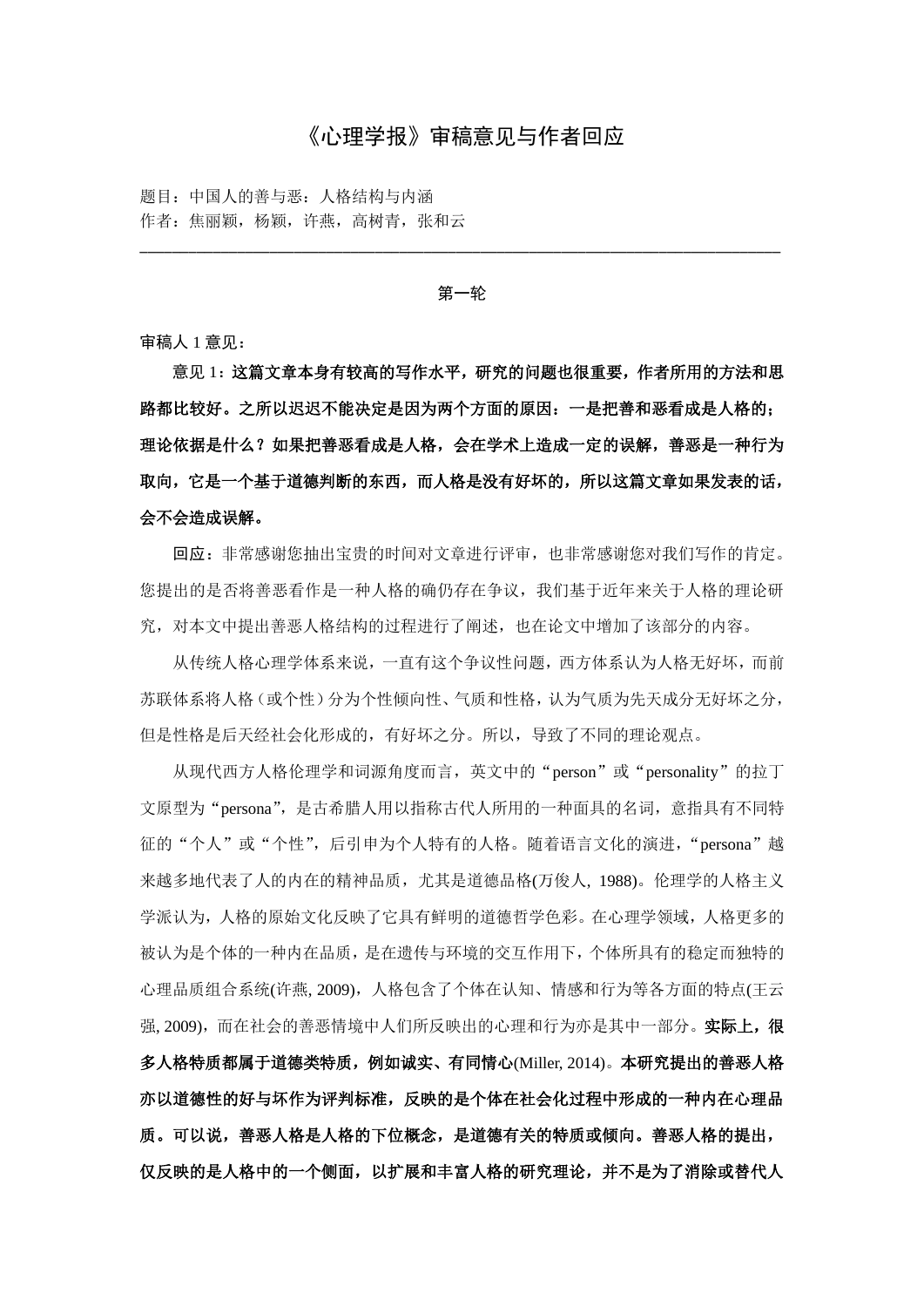#### 格的本质意义。

自从 Allport 和 Odbert(1936)运用词汇学的方法探究人格结构以来,人格心理学家一直 致力于发现能够准确描述人格特征的各个维度。而在人格心理学不断发展的过程中,我们发 现人格特质逐渐扩展到道德领域,可以从国内外的理论中找到一些涉及到善恶的维度。有研 究者认为,把道德看作人格的社会成分可能更符合中国文化的"格"的意义,在中国谈论人 格必然离不开道德(贾馥茗, 1999)。近几十年来,道德心理学研究者提出了道德人格(moral personality)的概念(Frimer, Walker, Dunlop, Lee, & Riches, 2011; Walker, & Frimer, 2007), 他们 认为,将人格因素引入道德领域能更好的解释个体的道德行为(Hill, & Roberts, 2010; 王云强, 2009; 王云强, 郭本禹, 2011)。

以往人格理论的很多概念支持了善人格的存在。在日常生活中,我们也会发现与有些人 相比另外一些人会更加乐于助人、慷慨友好,这些人也往往被他人评价为更加利他。拉什顿 等研究者通过调查和对以往研究的综述分析发现了利他人格的存在,并编制了《自我报告利 他主义量表》测量个体的利他人格(Rushton, Chrisjohn, & Fekken, 1981)。在大五人格的宜人 性和尽责性等因素中也包括了一些可以理解为善人格的子维度,如坦诚、利他、责任感(John, Naumann, & Soto, 2008)。后来又研究者再次通过词汇学研究探讨人格结构, 提出了新的六 因素模型(HEXACO),比大五人格多了一个新的因子,且位于第一个因子,被命名为诚实-谦恭(Honesty-Humility),代表了一个人正直、谦逊、真诚和坦率等倾向(Ashton & Lee, 2007; Ashton, Lee, & de Vries, 2014)。此外, Cawley, Martin, & Johnson (2000)采用词汇学的方法抽 取描述美德的术语,并编制了美德量表(Virtues Scale; VS), 为理解美德的结构及其与人格、 道德发展等心理概念的关系提供了工具。随后的近十年来,关于人格心理学中如美德、谦 虚等人格的研究文献不断涌现(Krueger, Hicks, & McGue, 2001; Shryack, Steger, Krueger, & Kallie, 2010; Xiong, Wang, & Cai, 2018),并有研究者正式提出了"光明三人格"**(Light Triad Personality)**的概念以描述人们在生活中的积极特质(Kaufman, Yaden, Hyde, & Tsukayama, 2019)。

在国内人格心理学的研究中,杨国枢等学者发现中国人的人格结构包含"善良诚朴—阴 险浮夸"的维度(Yang & Bond, 1990),也有研究发现了中国人的人格结构包含了宽容—刻薄 (Graciousness-Meanness) 、 和 谐 性 (Harmony) 、 责 任 感 (Responsibility) , 老 实 — 圆 滑 (Veraciousness-slickness)等维度,而这些人格维度代表了中国文化所传承下来的与人为善、 重情重义、甘于奉献等美德特征(Cheung, Leung, Fan, Song, Zhang, & Zhang, 1996)。"大七人 格"中包含了"善良"维度,反映的是中国文化中"好人"的总体特点,包括对人真诚、宽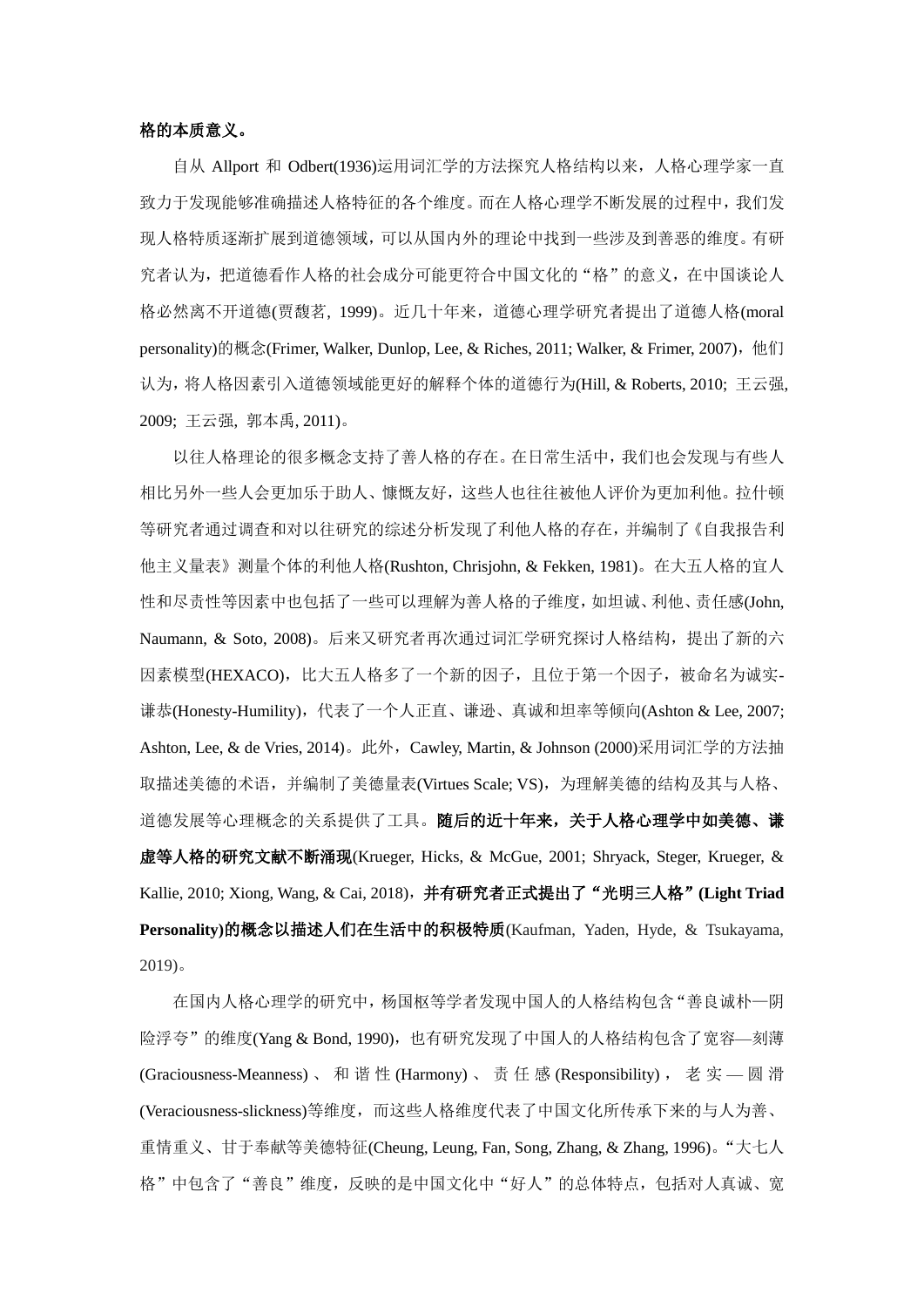容、关心他人以及诚信、正直和重视感情生活等内在品质(王登峰, 崔红, 2005)。在此基础上, 张和云,赵欢欢和许燕(2018)更明确地提出了"善良人格"这一概念,并探索了其内部结构。

而针对恶人格方面,人格心理学家荣格提出了人格中的阴影(shadow),即潜意识和人性 中黑暗的方面,是人不良思想、邪恶感和罪恶行为的根源。艾森克提出了人格层次模型中, 将特质分为内外性、神经质和精神质。其中,精神质便包含如攻击的、自我中心的、缺乏同 理心的和冲动的等特质。精神质得分高的个体很容易卷入到暴力事件、犯罪活动中(Larsen, & Buss, 2015)。近十年来,更是许多研究者开始关注非临床群体中不被社会赞许的人格特质 (socially aversive personality)。人格心理学家认为,个体所做出的恶行不能仅仅归因到其道 德感的丧失,还有另外一种可能,就是恶行者内在具有阴暗面的人格特质**(**如,精神病态**)** 导致了这些行为 (Jonason, Zeigler-Hill, & Okan, 2017; Paulhus & Williams, 2002)。许多研究证 明了暗黑人格和反社会行为或犯罪行为有关(Goodboy & Martin, 2015; Jakobwitz & Egan, 2006; Jones, & Neria, 2015; Pabian, De Backer, & Vandebosch, 2015)。随着有"恶"人格的兴 起,研究者们不断开发出了测量人格黑暗面的量表,并探究了这些人格与大五人格之间的关 系。

同时,从包含自恋、精神病态和马基雅维利主义的暗黑人格(the Dark Triad)开始,越来 越多的研究者开始对"暗黑"人格进行扩充:如虐待特质(sadistic personality),表达人们喜 欢通过他人的痛苦而体验到快乐(Buckels, Jones, & Paulhus, 2013; Davies & Hand, 2003); 恶 意(spitefulness),表达人们刻意伤害他人的特征(Marcus, Zeigler-Hill, Mercer, & Norris, 2014), 以及非道德性(Amoralism),表达人自私自利的内在特质(Knežević, 2012; Knežević, Radovic, & Perunicic, 2008)。有生命史研究发现,对于人类七宗罪(傲慢、嫉妒、暴怒、懒惰、贪婪、 色欲和暴食)的预测,暗黑类的人格比道德具有更重要的作用(Jonason, et al., 2017)。国内研 究者对中国人的厚黑人格进行了探索,发现厚黑人格是一个包括性恶推断、手段扭曲、感情 冷漠、利益执着的人格构念(汤舒俊,郭永玉, 2015)。可以说,恰恰是人格的这些黑暗的方面, 更好地解释了人性中其他人格分类如大五人格、HEXACO 模型没有充分包含的因素(Jonason, et al., 2017)。

结合以往人格研究的理论可以发现,许多研究者已对人格中"阳光"和"黑暗"面进行 了多方面探索。本研究旨在采用词汇学的方法,从现代汉语和日常用语中提取描述人善恶 的词汇进行分析,以期可以理解中国文化下与道德好坏相关的人格特质的具体结构,而非 意图将所有人格特征都归纳为善恶,这与前人研究的大五、大六等人格模型并不冲突,只 是侧重点存在差异。研究结果发现中国人的"善"人格包含了尽责诚信、利他奉献、仁爱友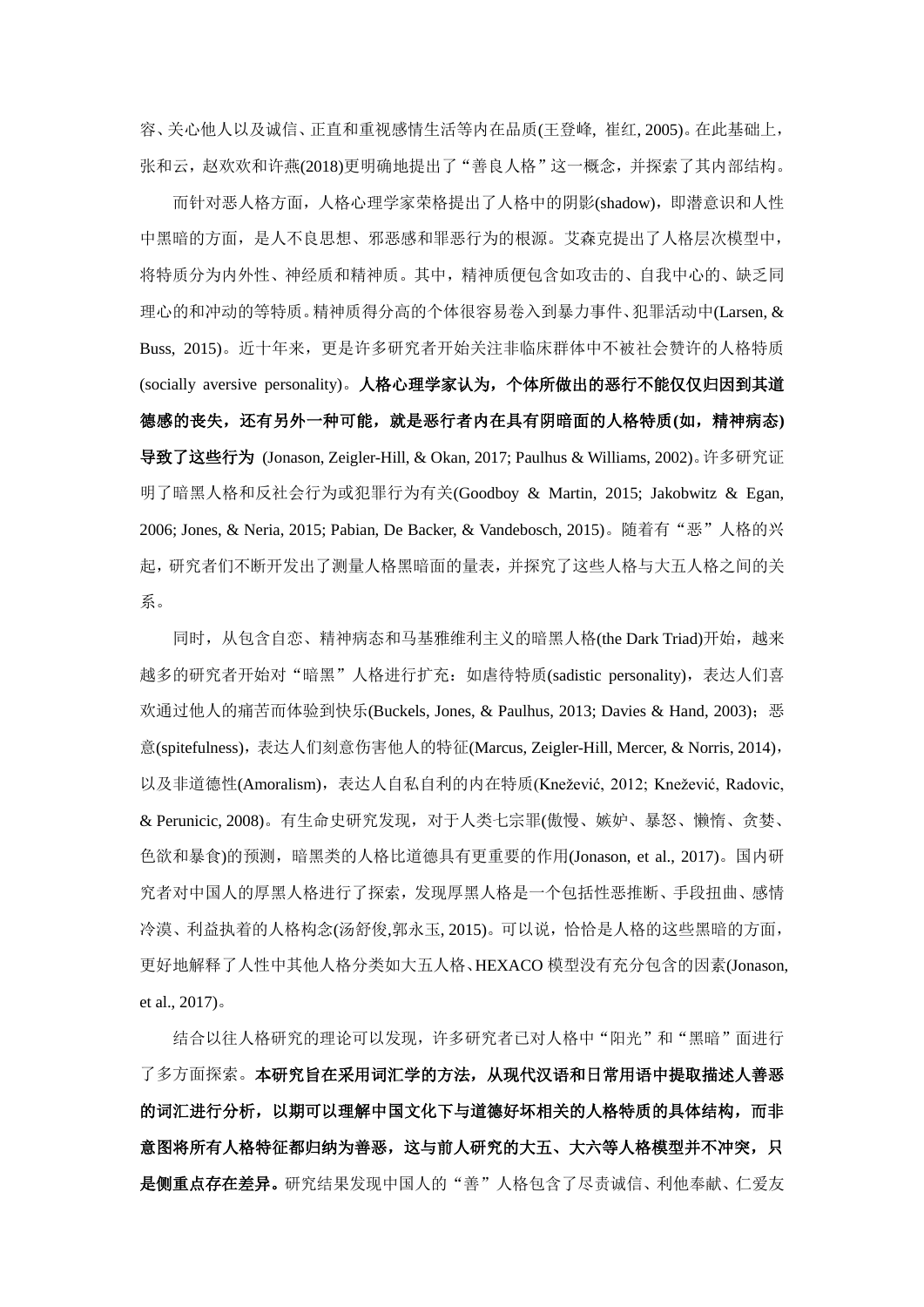善、包容大度, "恶"人格包含了凶恶残忍、虚假伪善、污蔑陷害、背信弃义,这也与前人 研究得出的人格因素(如尽责性、诚实、利他、善良、暗黑人格等)相呼应。

最后,再次感谢您的洞见与质疑!您的意见让我们对整个论文的理论基础进行了重新思 考,真诚感谢!也希望我们的解释能够回应您的问题!

#### 参考文献

Allport, G. W., & Odbert, H. S. (1936). Trait-names: A psycho-lexical study. *Psychological Monographs, 47*(1), i-171.

- Ashton, M. C., & Lee, K. (2007). Empirical, theoretical, and practical advantages of the HEXACO model of personality structure. *Personality and Social Psychology Review, 11*, 150–166.
- Ashton, M. C., Lee, K., & de Vries, R. E. (2014). The HEXACO Honesty-Humility, Agreeableness, and Emotionality Factors: A Review of Research and Theory. *Personality and Social Psychology Review*, *18*(2), 139–152.
- Buckels, E. E., Jones, D. N., & Paulhus, D. L. (2013). Behavioral Confirmation of Everyday Sadism. *Psychological Science*, *24*(11), 2201–2209.
- Cawley, M. J., Martin, J. E., & Johnson, J. A. (2000). A virtues approach to personality*. Personality and Individual Differences, 28*(5), 997–1013.
- Cheung, F. M., Leung, K., Fan, R. M., Song, W. Z., Zhang, J. X., & Zhang, J. P. (1996). Development of the Chinese personality assessment inventory. *Journal of Cross-cultural psychology*, *27*(2), 181-199.
- Davies, J., & Hand, N. (2003, March). *Sadistic interest: An exploratory study*. Paper presented at Division of Forensic Psychology Annual Conference, Cambridge, England.
- Frimer, J. A., Walker, L. J., Dunlop, W. L., Lee, B. H., & Riches, A. (2011). The Integration of Agency and Communion in Moral Personality: Evidence of Enlightened Self-Interest. *Journal of Personality and Social Psychology*, *101*(1), 149–163.
- Goodboy, A. K., & Martin, M. M. (2015). The personality profile of a cyberbully: Examining the Dark Triad. *Computers in Human Behavior*, *49*, 1–4.
- Hill, P. L., & Roberts, B. W. (2010). Propositions for the study of moral personality development. *Current Directions in Psychological Science, 19*(6), 380-383.
- Jakobwitz, S., & Egan, V. (2006). The dark triad and normal personality traits. *Personality and Individual Differences*, *40*(2), 331–339.
- James, S., Kavanagh, P., Jonason, P. K., Chonody, J. M., & Scrutton, H. E. (2014). The Dark Triad, schadenfreude, and sensational interests: Dark personalities, dark emotions, and dark behaviours*. Personality and Individual Differences*, 68, 211–216.
- Jia, F. (1999). *Personal pedagogy.* Taipei: Wu-nan Book Publishing Company.

[贾馥茗. (1999). 人格教育学. 台北: 五南图书出版公司.]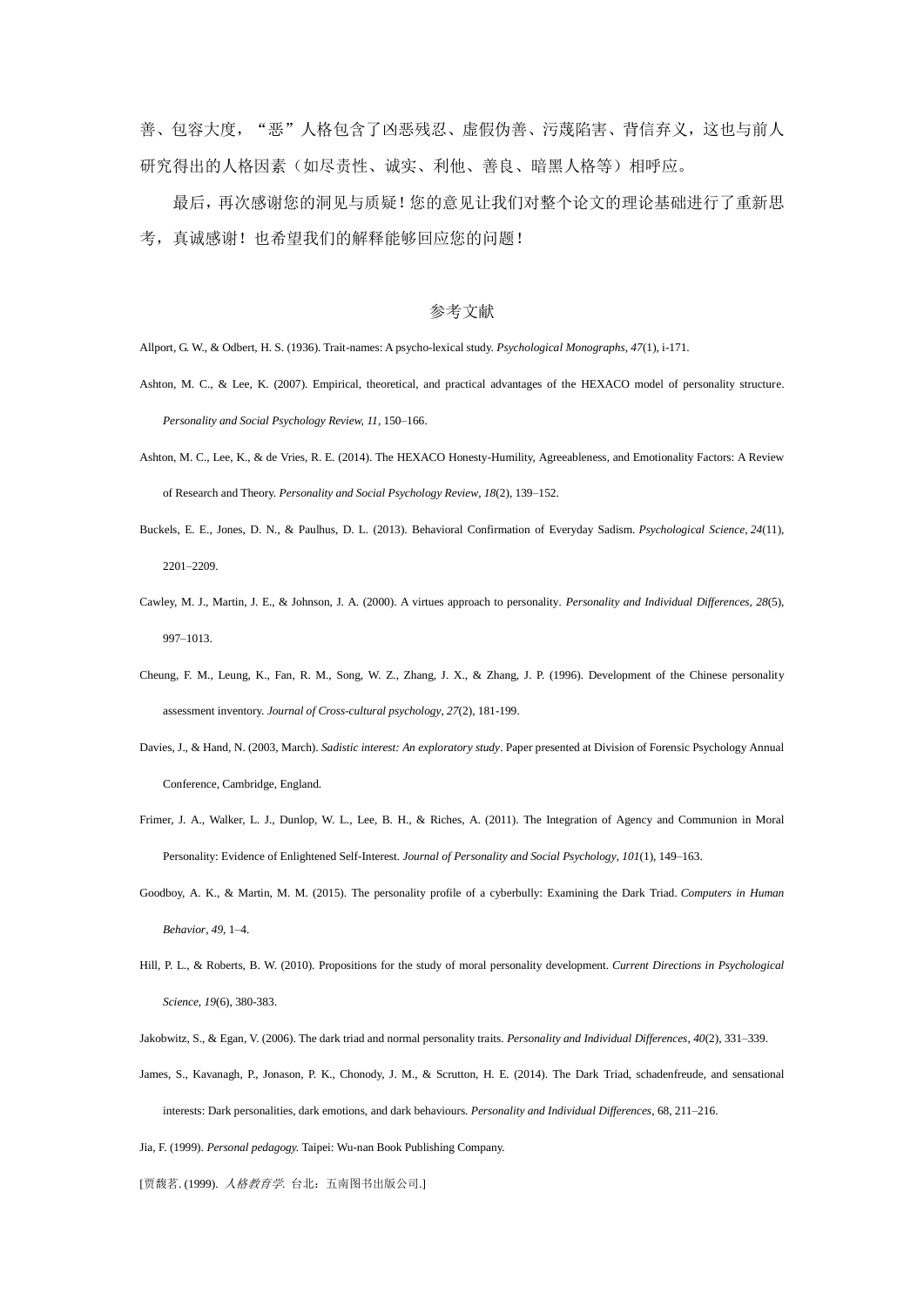- Jonason, P. K., Zeigler-Hill, V., & Okan, C. (2017). Good v. evil: Predicting sinning with dark personality traits and moral foundations. *Personality and Individual Differences*, *104*, 180–185.
- Jonason, P. K., Webster, G. W., Schmitt, D. P., Li, N. P., & Crysel, L. (2012). The antihero in popular culture: A Life History Theory of the Dark Triad*. Review of General Psychology*, 16, 192–199.
- Jones, D. N., & Neria, A. L. (2015). The Dark Triad and dispositional aggression. *Personality and Individual Differences*, *86*, 360–364.
- John, O., Naumann, L., & Soto, C. (2008). Paradigm shift to the integrative big five trait taxonomy. In O. John, L. Naumann, & C. Soto (Eds.), *Handbook of Personality, Third Edition: Theory and Research* (Third Ed., pp. 114–158). New York: Guilford Press.
- Kaufman, S. B., Yaden, D. B., Hyde, E., & Tsukayama, E. (2019). The Light vs. Dark Triad of Personality: Contrasting Two Very Different Profiles of Human Nature. *Frontiers in Psychology*, *10*, 467.
- Knežević, G. (2012, July). *How much can the Five-Factor model (+ Disintegration) tell us about the dark side of human nature*? Proceedings of the 16th European Conference on Personality, Trieste, Italy.
- Knežević, G., Radovic, B., & Perunicic, I. (2008, July). Can amorality be measured? Proceedings of the 14th European Conference on Personality, Tartu, Estonia.
- Krueger, R. F., Hicks, B. M., & McGue, M. (2001). Altruism and antisocial behavior: Independent tendencies, unique personality correlates, distinct etiologies. *Psychological Science, 12*, 397–402.
- Larsen, R. J., & Buss, D. M. (2005). *Personality Psychology. Domains of knowledge about human nature*. McGraw-Hill Education.
- Marcus, D. K., Zeigler-Hill, V., Mercer, S. H., & Norris, A. L. (2014). The psychology of spite and the measurement of spitefulness. *Psychological Assessment*, *26*(2), 563–574.
- Miller, C. B. (2014). *Character and moral psychology*. Oxford University Press.
- Pabian, S., De Backer, C. J. S., & Vandebosch, H. (2015). Dark Triad personality traits and adolescent cyber-aggression. *Personality and Individual Differences*, *75*, 41–46.
- Paulhus, D. L., & Williams, K. M. (2002). The Dark Triad of personality: Narcissism, Machiavellianism, and psychopathy. *Journal of Research in Personality*, *36*(6), 556–563.
- Rushton, J. P., Chrisjohn, R. D., & Fekken, G. C. (1981). The altruistic personality and the self-report altruism scale. *Personality and Individual Differences*, *2*(4), 293–302.
- Shryack, J., Steger, M. F., Krueger, R. F., & Kallie, C. S. (2010). The structure of virtue: An empirical investigation of the dimensionality of the virtues in action inventory of strengths. *Personality and Individual Differences*, *48*(6), 714–719.
- Tang, S. J., & Guo, Y. Y. (2015). The Structure of Chinese Machiavellian Personality and Questionnaire Development. *Psychological Exploration, 35*(1), 72-77.

[汤舒俊, 郭永玉. (2015). 中国人厚黑人格的结构及其问卷编制. 心理学探新*, 35*(1), 72-77.]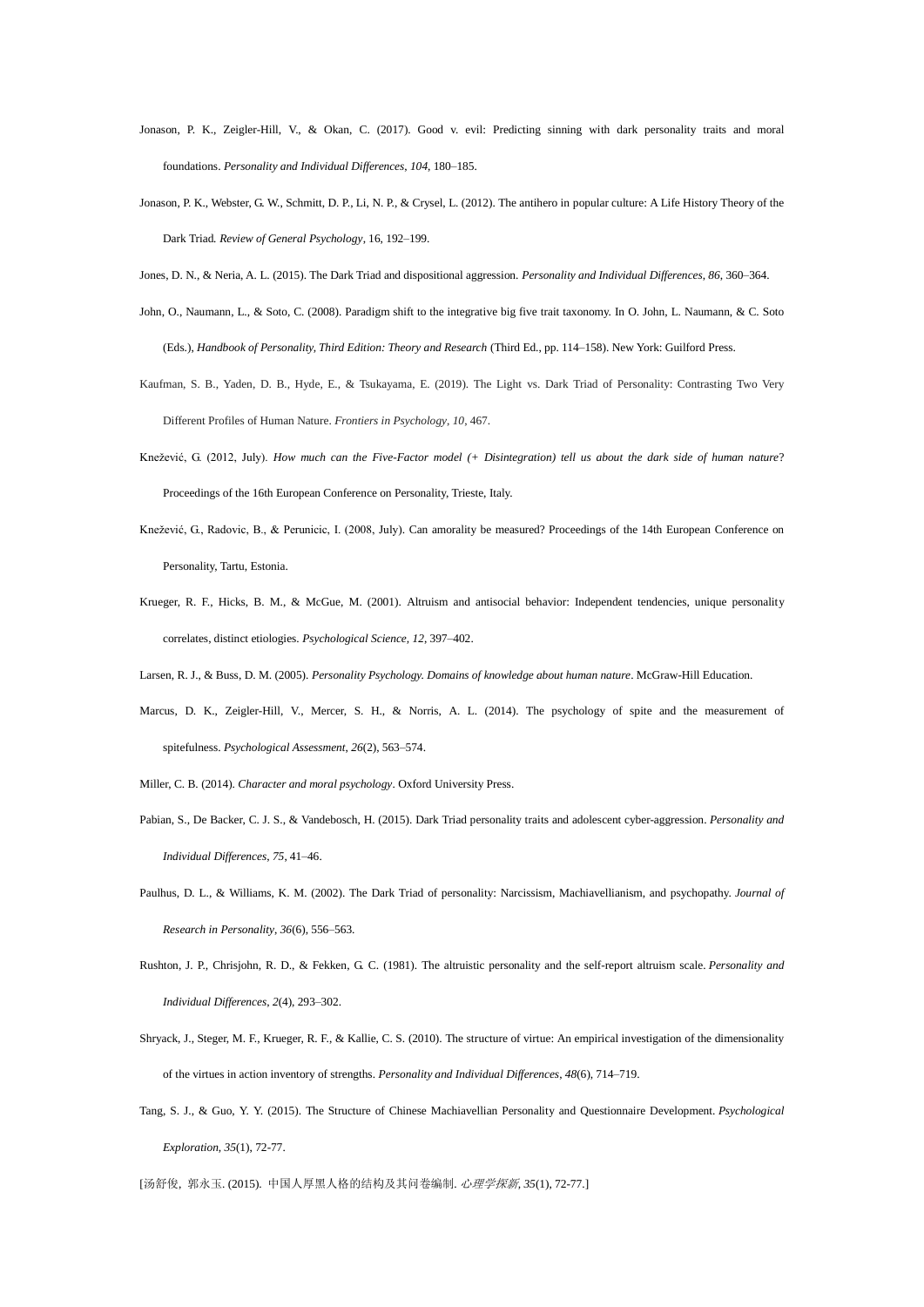- Walker, L. J., & Frimer, J. A. (2007). Moral Personality of Brave and Caring Exemplars. *Journal of Personality and Social Psychology*, *93*(5), 845–860.
- Wan, J. (1988). *History of Modern Western Ethics.* Beijing: China Renmin University Press.

[万俊人. (1988). 现代西方伦理学史*.* 北京:人民大学出版社]

- Wang, D. F., & Cui. H. (2005). Personality characteristics of the chinese(Ⅱ): kindness. *Psychology Exploration, 25*(3), 52-58.
- [王登峰, 崔红. (2005). 中国人的人格特点(Ⅱ):善良. 心理学探新*, 25*(3), 52-58.]
- Wang, Y. (2011). *Research on the Structure, Characteristics and Intervention of Undergraduates' Moral Personality*. Doctoral Dissertation, Nanjing Normal University, Nanjing.

[王云强. (2009). 大学生道德人格的结构、特点及其干预研究. 博士学位论文. 南京. 南京师范大学.]

Wang, Y., & Guo, B. (2011). A Preliminary Study on the Characteristics of Undergraduates' Moral Personality. *Journal of Psychological Science*, *34*(6), 1436-1440.

[王云强, 郭本禹. (2011). 大学生道德人格特点的初步研究. 心理科学, *34*(6), 1436-1440.]

Xiong, M., Wang, F., & Cai, R. (2018). Development and Validation of the Chinese Modesty Scale. *Frontiers in Psychology, 9*, 1-14.

- Yang, K. S., & Bond, M. H. (1990). Exploring Implicit Personality Theories with Indigenous or Imported Constructs: The Chinese Case. *Journal of Personality and Social Psychology*, *58*(6), 1087–1095.
- Zhang, H. Y., Zhao, H. H., & Xu, Y. (2018). The structure of Chinese virtuous personality and questionnaire development. *Psychological Exploration, 38*(3), 221-227.

[张和云, 赵欢欢, 许燕. (2018). 中国人善良人格的结构研究. 心理学探新*, 38*(3), 221-227.]

………………………………………………………………………………………………………

审稿人 2 意见:

该研究的工作量很大,研究方法比较规范,具有发表价值。同时,我有以下一些意见 和建议。

意见 1:语言表达方面论文的表达问题很大,仅从摘要和引言第一段就能举出不少例子, 建议作者请写作水平高的老师帮忙重头到尾修改语言表达。以下是几个例子。

**1**、摘要中的"选取现代汉语词典的人格词汇和开放式问卷调查,形成 **62** 个善人格与 **65** 个恶人格词汇评定量表"的表述感觉不通顺,建议修改,例如"从现代汉语词典和开放 式问卷调查获得的人格词汇中选取善与恶的人格词,最终形成了包括 **62** 个善人格与 **65** 个 恶人格词的评定量表"。

回应:非常感谢您对文章语言方面的详细建议,文章中确实存在一些表述不当的地方, 在修改稿中,我们已请写作水平高的老师重新对本次文章表述方面一字一句进行把关。修改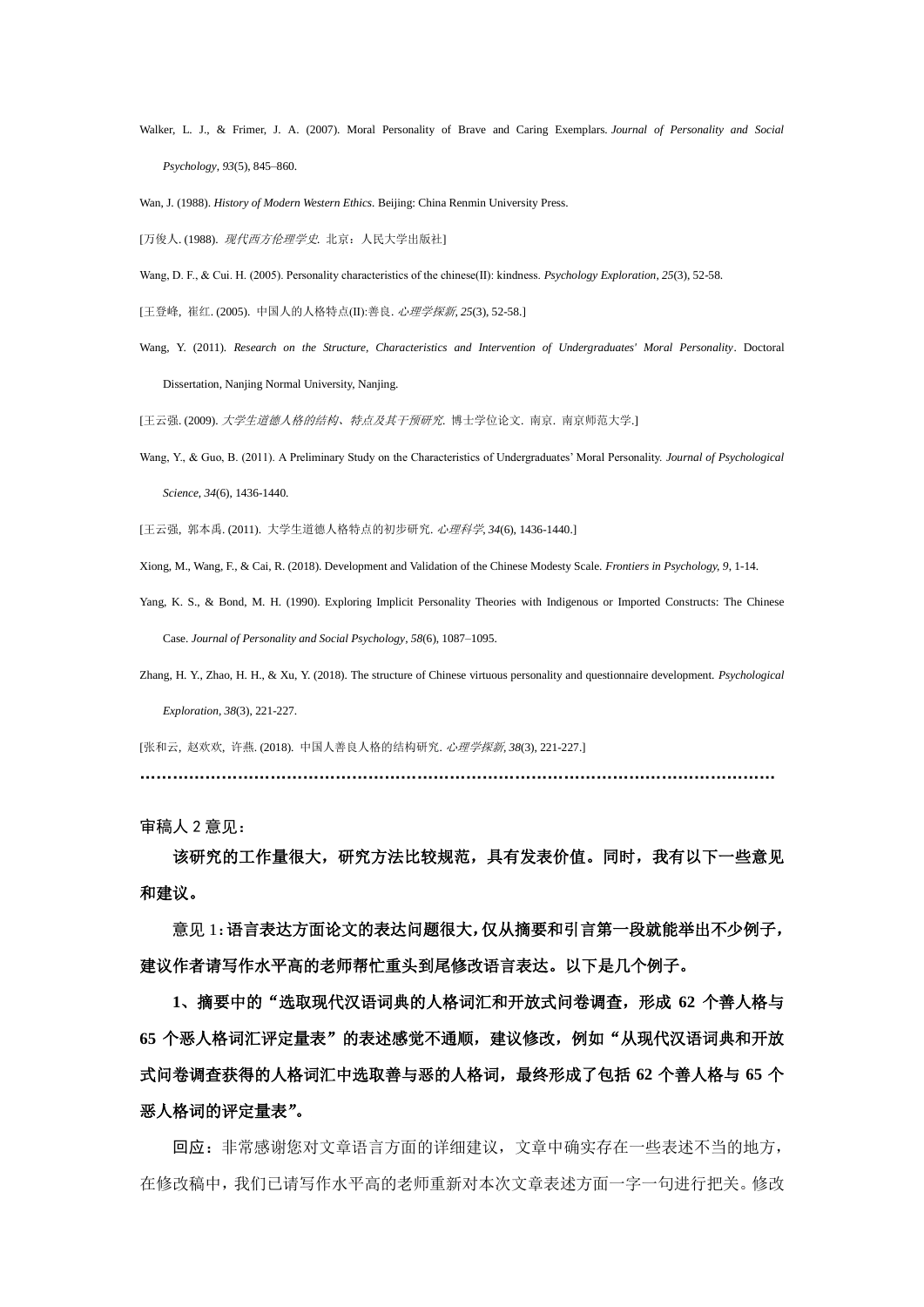稿中,已将"选取现代汉语词典的人格词汇和开放式问卷调查,形成 62 个善人格与 65 个恶 人格词汇评定量表"的表述进行了修改,为了防止读者对初测的 127 个人格词汇与最终形成 的善恶人格词汇评定量表(善包含 27 个词,恶包含 28 个词)混淆,此句仅保留了"从现代 汉语词典和开放式问卷调查获得的人格词汇中选取善与恶的人格词"一句。

## **2**、摘要中写到**"**通过探索性因素分析、验证性因素分析和信效度检验**(N = 1467)**,研究 发现**"**,但是后面报告的结果主要是因素分析的结果,未涉及信度与效度检验的结果。

回应:非常感谢您的意见,由于本研究的主要研究目的是探讨善恶人格结构,而且摘要 有篇幅要求(200 字以内),所以在修改稿中删除了对"信效度检验"的描述。但在探索结 构过程中,研究者分别编制了善和恶人格词汇评定量表,有必要对其信效度进行检验,因此 正文中仍然报告了信效度检验结果。修改后的摘要如下:

为了探究中国人善恶人格的结构和内涵,研究基于人格词汇学假设,从现代汉语词典和 开放式问卷调查获得的人格词汇中选取善与恶的人格词。通过探索性因素分析和验证性因素 分析(N = 1467), 最终得到 27 个善人格词汇与 28 个恶人格词汇, 结构分析结果表示: 中国 人的"善"人格是包含尽责诚信、利他奉献、仁爱友善、包容大度的四维度结构;"恶"人 格是包含凶恶残忍、虚假伪善、污蔑陷害、背信弃义的四维度结构。

## **3**、引言的第一句话**"**自古以来,**"**善**"**与**"**恶**"**便是一个经久不衰的话题**"**,建议改为**"**自 古以来,**"**善**"**与**"**恶**"**就是一个热点话题**"**。

回应: 感谢您的建议! 您的建议提醒我们, 此处应该使用一个词汇能够表达出善恶是一 个自古以来大家都关心并讨论的问题,"经久不衰"一词用在这里的确不能够传达准确的信 息,改为"热点"或"焦点"更为合适。经过几位作者的讨论,并参考《现代汉语词典(第 七版)》的解释,热点和焦点虽然意思相近,但仍有细微差别:"热点"表示一个时期内引人 注目的地方或问题,比如旅游热点、热点新闻等,"焦点"表示事情或道理引人注意的集中 点,如争论的焦点。因此在正文中,我们将此句改为了:自古以来,"善"与"恶"就是一 个焦点话题。

**4**、引言中说到的"可以说,在中西方的伦理思想史上,思想家们都是从人性道德善恶 之争才开始建构自己的理论体系的**(**费丹乙**, 2017)**",但是之前仅提到了中国思想家关于人 性道德的论述,未涉及西方思想家的相关论述。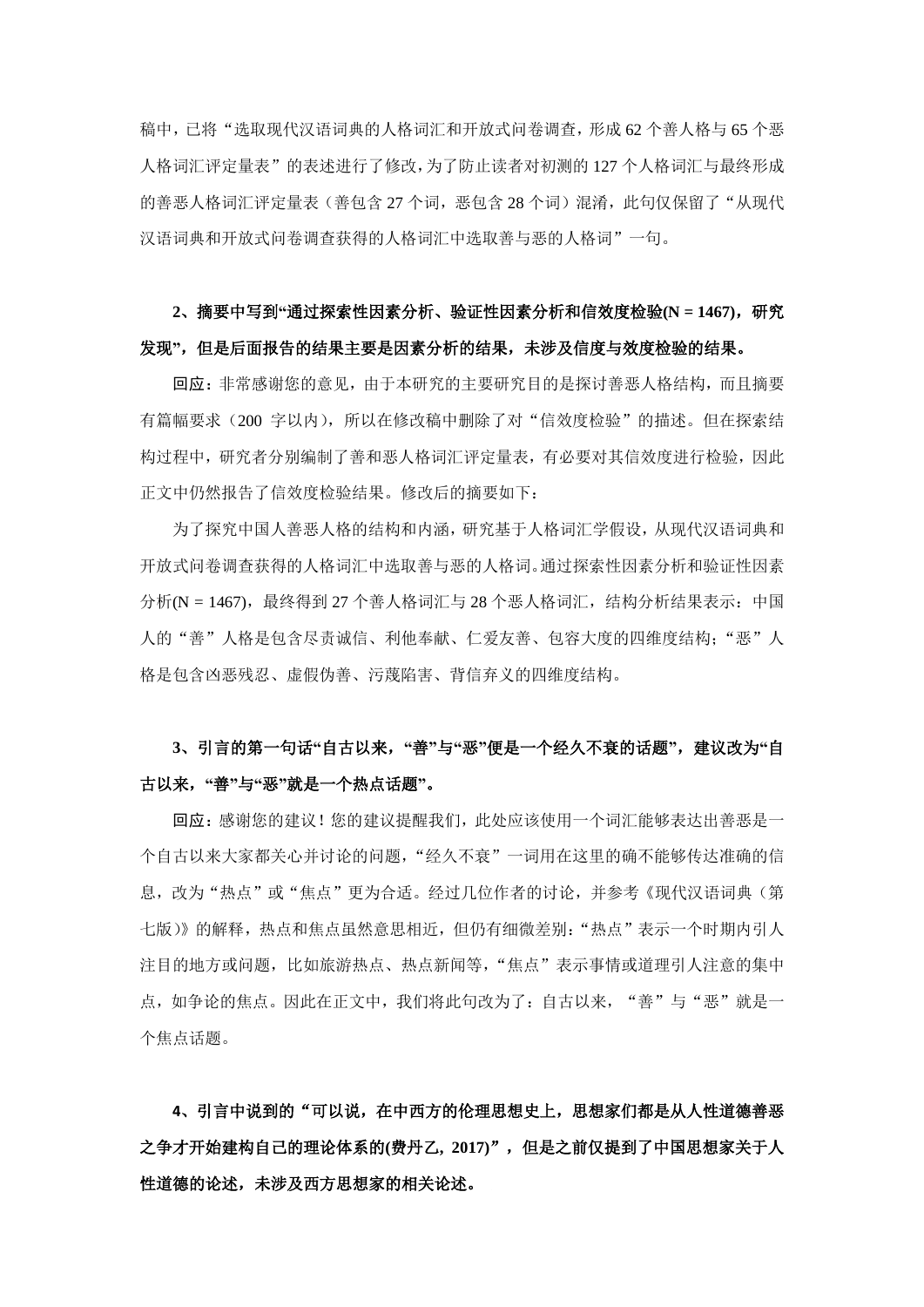回应:感谢您的建议!此句确实存在前后未对应上的情况,在修改稿中加入了对西方伦 理学史的描述,如下:"哲学家罗素亦总结道:'伦理学的基本概念是内在善与内在恶'"。

#### 意见 2:写作逻辑方面

## **1**、建议作者明确本研究的目的,因为"探究善和恶的内涵"与探究善恶的人格内涵是 有区别。建议作者从善与恶的人格内涵来进行研究,而不是宽泛的善与恶的内涵。

回应:感谢您对文章写作逻辑方面的详细建议,在修改稿中,我们已按照您提出的建议 进行了针对性的修改。本研究的研究目的是探索善恶人格的结构和内涵,因此您提到的宽泛 讲述善与恶的内涵确实不妥。在修改稿中,已将"探究善和恶的内涵"删去,改为"深入探 究善恶人格的内涵"。并且由于前文都在讲社会中的善恶现象(行为),直接谈及善恶人格过 于跳跃,因此在修改稿中,加入了"人格心理学家认为,个体所做出的善行和恶行不能仅仅 归因到情境因素或道德因素,还应该考虑到人格因素的影响(Jonason, Zeigler-Hill, & Okan, 2017; 王云强, 2009)",以强调研究善恶人格的重要性。

**2**、作者似乎没有说清楚基于善恶的人性观和善与恶的人格内涵以及善与恶的人格结构 的关系到底是什么。作者笼统地提到**"**人格的形成受到文化核心理念的巨大影响**(**黄希庭**,** 范 蔚**, 2001;** 李红**,** 陈安涛**, 2003)**,善与恶也自然而然的植入了中国人的人格结构当中**"**,但读 者仍然无法清楚地知道二者的关系到底是什么?我个人认为善恶的人性观和善与恶的人格 内涵以及善与恶的人格结构并没有太直接的关系,最多能说明中国文化关注人的善恶问题 而已。如果作者说不清楚二者的关系,建议不必过多阐述。

回应:感谢您的建议,关于古人对人性善恶的争论反映了善恶自古以来便是热点的话题, 但的确与善恶人格的关联性较小,并且善恶人性之争的描述太过赘余。在修改稿中,我们删 除了这部分的内容,加入了人格心理学领域与善恶人格相关的理论基础。

## **3**、既然已有学者们对中国人的善恶人格已经做了不少相关探索,那么建议作者在引言 中给出对善人格与恶人格的一个初步界定。

回应:感谢您的建议,您的建议让我们对善恶人格的概念和意义进行了更深刻的思考。 我们已经在引言部分重新梳理了逻辑,加入了提出善恶人格概念的部分。我们首先对人格的 定义进行了详细的界定,"人格是个体的一种内在品质,是在遗传与环境的交互作用下,个 体所具有的稳定而独特的心理品质组合系统(许燕, 2009),人格包含了个体在认知、情感和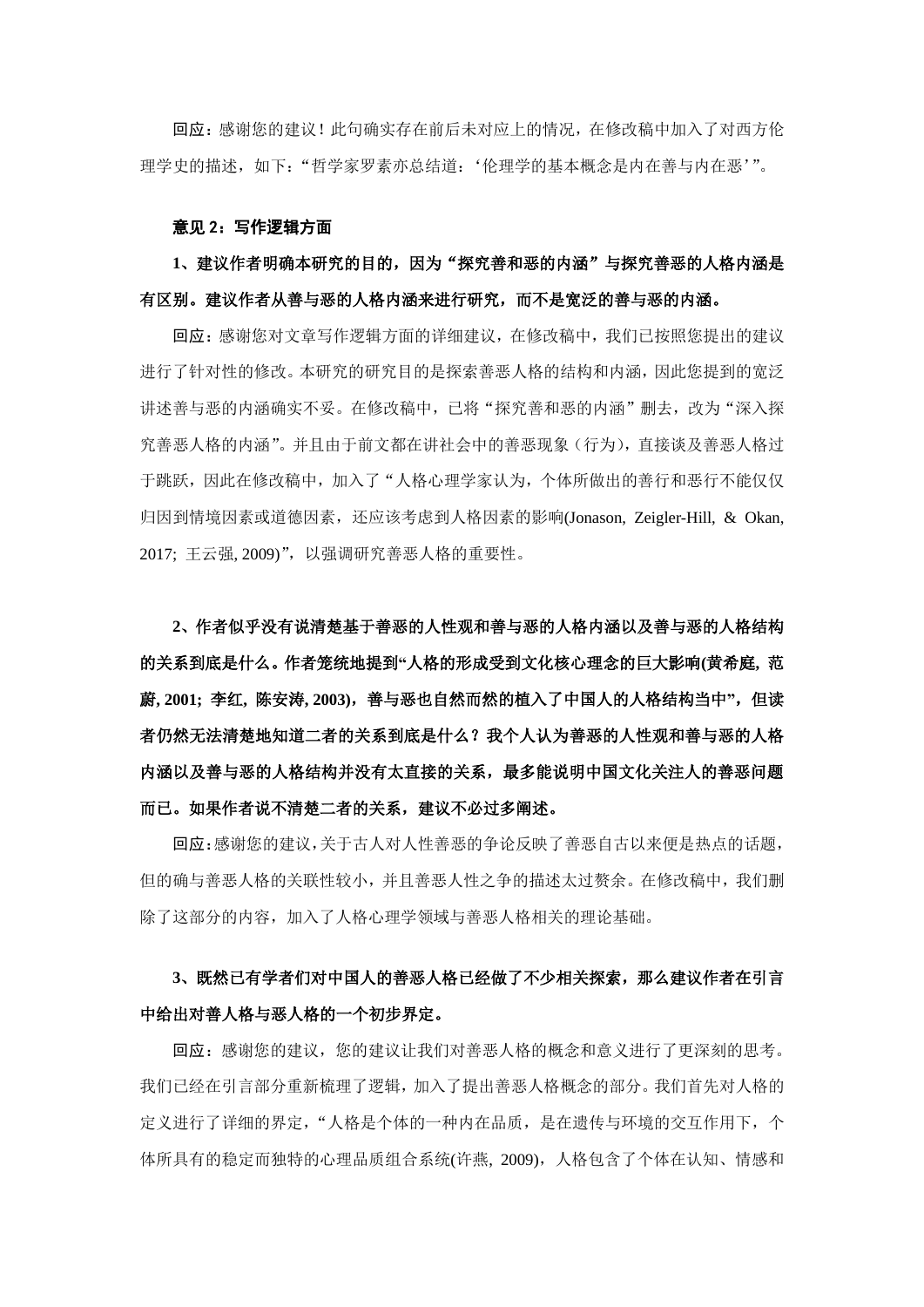行为等各方面的特点(王云强, 2009)",以便我们对善恶人格在人格心理学中进行初步的定 位。而在社会的善恶情境中人们的心理和行为亦是个体认知、情感和行为的一部分,意味着 善恶与人格存在关联。随后在该部分提出了"善恶人格是以道德性的好与坏作为评判标准, 反映的是个体在社会化过程中形成的一种内在心理品质",以便后续对相关研究和相关定义 进行梳理。值得提出的是,由于对善恶人格的研究仍然处于探索性阶段,这次概念界定只能 说是对善恶人格研究的阶段性成果,仍需要后续大量研究进行完善。

#### **4**、人格词汇学方法是人格心理学研究的基本方法,也许没有必要在引言中做过多介绍。

回应: 感谢您的建议, 在修改稿中, 我们已对人格词汇学方法介绍进行了精简, 删掉了 一些对词汇学方法赘余的介绍。修改后如下:

人格心理学中对人格结构探索多通过词汇学方法来进行。词汇学研究取向的基本假设 是:每一种文化下的自然语言包含了所有能描述人格的维度。有什么样的人格表现就会有什 么词来描述它。反过来,我们可以通过词汇来研究人格维度,因为"所有的人格特质都会被 编码到自然语言中去"(Allport & Odbert, 1936)。很多心理学家采用类似方法提出不同的人 格特质理论模型和测量工具,例如,大五人格模型就是建立在词汇学和因子分析方法的基础 上的(Goldberg, 1992)。杨中芳(1991)曾说:"探研中国人当用的词汇及分析中国人用自己的 语言来找出我们用以看某一问题的概念是很重要的,从中去研究我们的思想看法及我们的世 界观,可以更彻底地帮助我们了解我们行为背后所含的意义"。通过对语言中具有人格特点 的形容词分析,能够获得人格结构的具体维度,同时也可以折射出文化的内涵(王登峰, 崔 红, 2000)。

意见 3:

**1**、关于研究一的词汇选择方法,可能存在遗漏恰当的善与恶的人格词的问题。因为虽 然善恶在日常生活中经常提到,但是对于究竟什么是善,什么是恶,不同的人是有不同的 认识的,如果没有事先的一个标准,就将一致认可作为选词的主要标准的话,选出来的词 也许不会有太大的问题,但是同时就可能遗漏一些比较不错的词。这个缺陷建议至少应该 在研究局限中提到。

回应:感谢您提出的建议,为了确保能够选择普遍意义上的善恶词汇,本研究既选择了 《现代汉语词典》中的正式词汇,也选择了日常用语中的非正式词汇,并且为了减少个体理 解上的差异影响选词的代表性,每次进行词汇筛选时,确认 3 人以上共识的词汇。但是虽然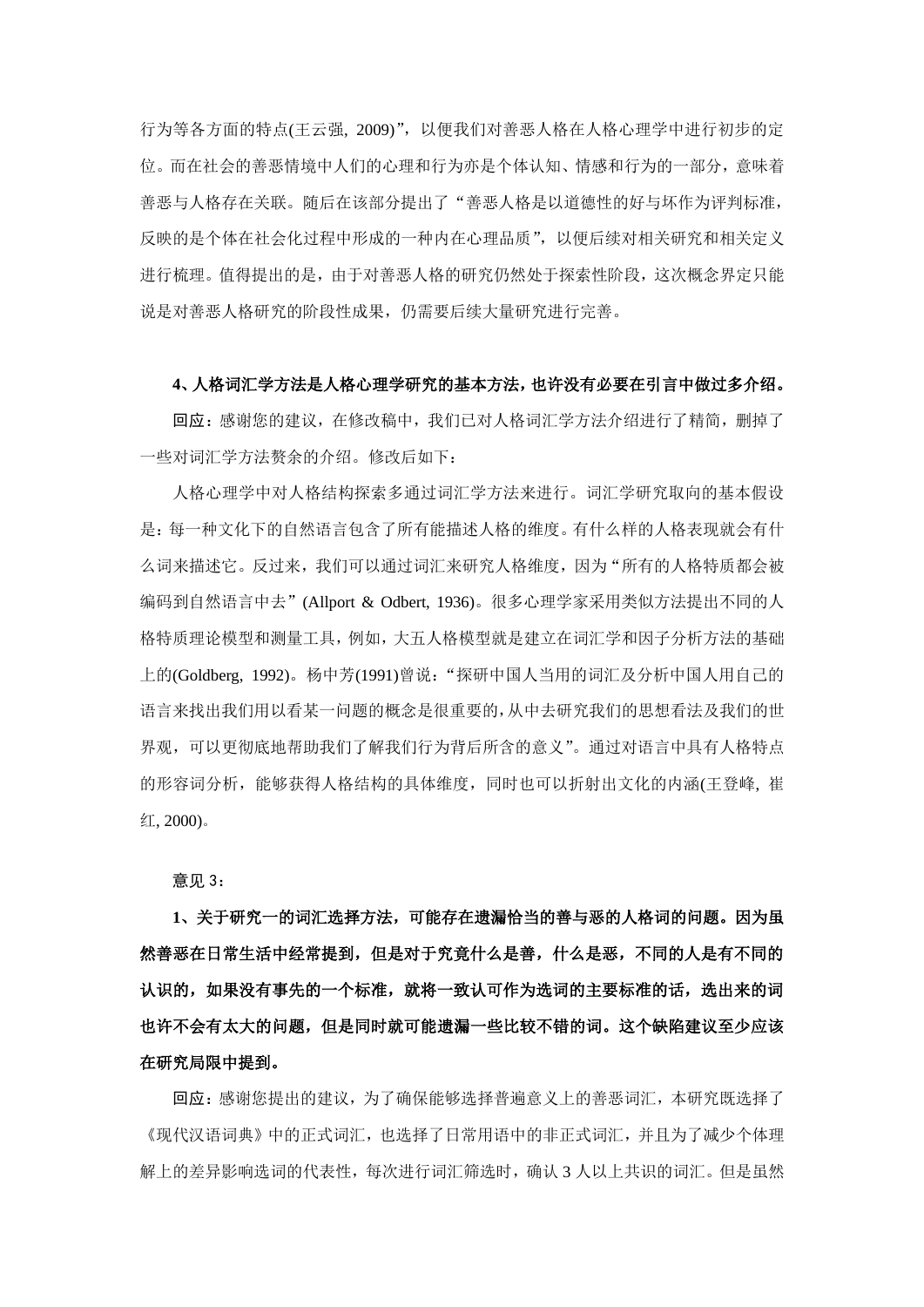人们对上位抽象层面的善恶理解有较高的一致性,但每个人对具体善恶行为的判断上可能存 在差异,这确实是本研究的一个局限。在修改稿中的讨论部分,已对此局限进行了说明。

#### **2**、研究 **2** 中应该报告确定"未认真作答"的标准与方法。

回应: 感谢您的建议, 在修改稿中对"未认真作答"的标准与方法进行了报告。如下: 施测时在题目中加入一道陷阱题目:"为确保您在认真答题,此题请选择不确定",没有通过 陷阱题目测试的被试,其答题结果将被标记为无效作答。

**3**、从图 **1** 和图 **2** 可以看出,本研究获得的善与恶的 **4** 个因素的相互之间存在很高的相 关,不少因素之间甚至有了 **0.8** 以上的相关。这个结果其实又从另外一个方面提示这些因素 其实是可以合并的。建议作者对这种矛盾的结果也进行一些解释和讨论。此外,既然一阶 因素之间有如此高的相关,就应该考虑做二阶因素分析试试,也许二阶因素的结构更合理。 另外,建议在模型比较的时候多比较一些模型,不仅仅与单因素模型进行比较。例如,可 以把相关最高的因素合并后再做验证性因素分析,然后再和 **4** 因素的模型进行比较。

回应: 非常感谢您的建议!

我们之前进行了多种模型之间的比较,由于四因子模型是延续探索性因素分析得出的结 构,且拟合很好,因篇幅原因就未对更多模型进行详细说明和报告。修改稿中,正文部分已 经对该内容进行补充,详见 3.3.2 及 4.3.2。

对于善人格部分,我们进行了单因子模型、三因子模型(将四因子模型中标准化相关最 高的因子 1 和因子 3 合并)、四因子模型及二阶四因子模型的分析。各个模型的拟合结果如 下表所示。

| 模型      | $\chi^2$ | df  | $\chi^2/df$ | <b>CFI</b> | <b>TLI</b> | <b>RESEA</b> | <b>SRMR</b> |
|---------|----------|-----|-------------|------------|------------|--------------|-------------|
| 单因子模型   | 1227.304 | 324 | 3.79        | 0.81       | 0.80       | 0.07         | 0.06        |
| 三因子模型   | 666.196  | 321 | 2.08        | 0.93       | 0.92       | 0.05         | 0.05        |
| 四因子模型   | 603.809  | 318 | 1.90        | 0.94       | 0.94       | 0.04         | 0.04        |
| 二阶四因子模型 | 614.657  | 319 | 1.93        | 0.94       | 0.93       | 0.04         | 0.04        |

善人格的各竞争模型拟合指数

根据结构方程模型拟合可接受的一般标准:  $\chi^2$ /df 接近 2, CFI 和 TLI 大于 0.90(接近或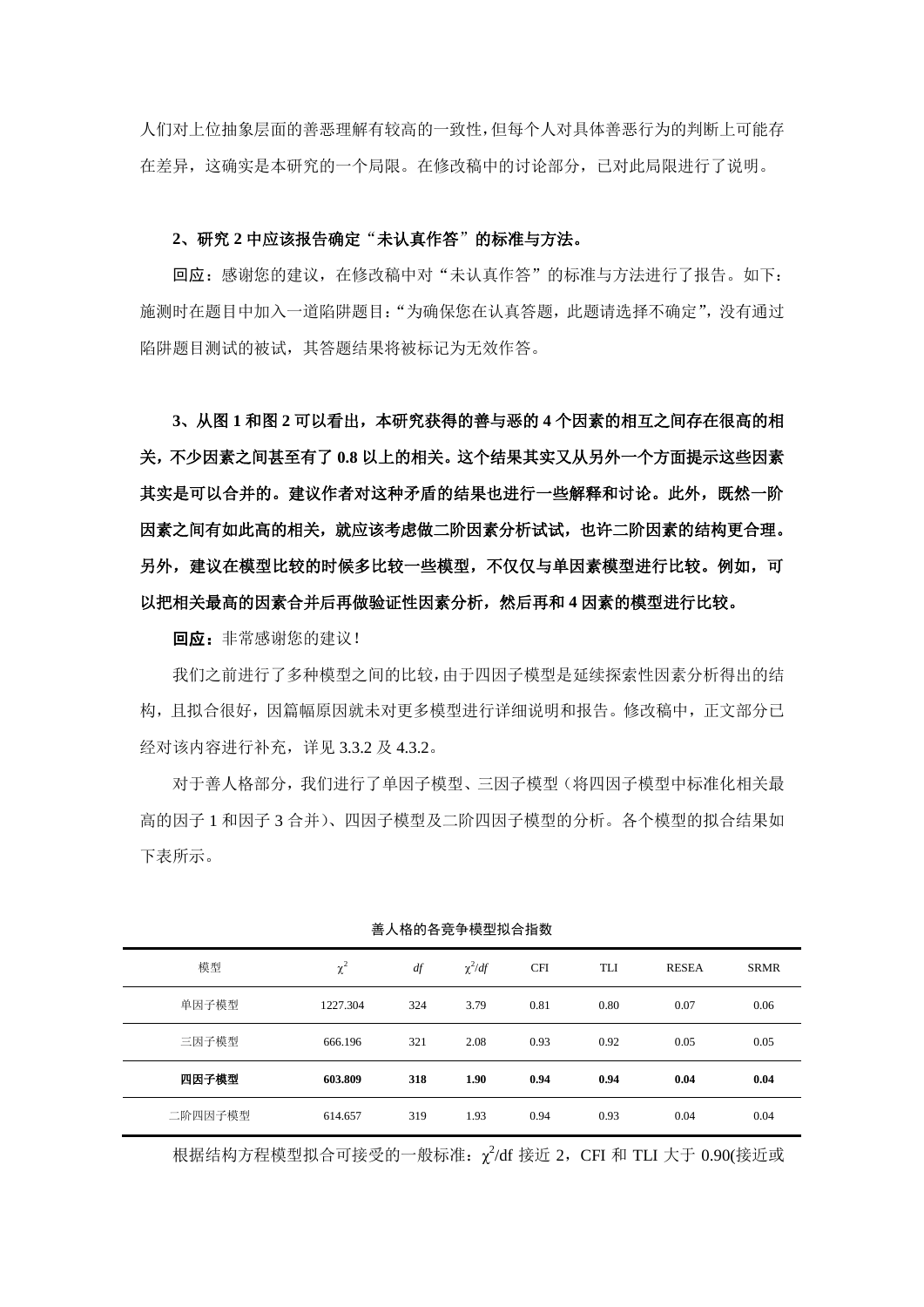大于 0.95 更好), RESEA 小于 0.06, SRMR 小于 0.08(Hu & Bentler, 1999), 三个一阶模型中 四因子模型的各项拟合指标最好,且比单因子模型(Δχ<sup>2</sup>(6) = 623.50 > 16.81,*p* < 0.01)和三因 子模型(Δγ<sup>2</sup>(3) = 62.39 > 11.34, p < 0.01) 拟合显著更优。

由于四个因子的标准化相关较高,尝试用高阶因子解释 4 个低阶因子,从而构建二阶四 因子模型。但因子 1 与因子 3 本身相关较高,因此在最终二阶模型中加入因子 1 与因子 3 的残差相关。由上表可知,二阶四因子模型的多数拟合指标也达到了良好标准,但卡方差异 检验显示,一阶模型比二阶模型拟合显著更好(Δχ<sup>2</sup>(1) = 10.85 > 6.63,*p* < 0.01)。

只有同时满足两个条件:(1)二阶负荷较高;(2)二阶模型与一阶模型相比,拟合并未显 著恶化,才可以接受二阶模型(侯杰泰, 温忠麟, 成子娟, 2004)。在其他领域的结构探索中也 出现过类似情况,如 PTSD 的一阶因子之间相关高达 0.74 ~ 0.83, 但在 PTSD 的潜结构领域 目前仍是一阶因子模型占主导地位(Elhai & Palmieri, 2011),Yufik 和 Simms(2010)元分析发 现,PTSD 的一阶四因子模型比二阶模型拟合显著更好。此外,善人格的二阶模型中还包含 一个一阶因子之间的残差相关,这也导致该二阶模型简洁性不够。因此,我们最终接受善的 一阶四因子模型。

对于恶人格部分,我们同样构建了单因子模型、三因子模型(将四因子模型中标准化相 关最高的因子 3 和因子 4 合并)、四因子模型及二阶四因子模型的分析。各个模型的拟合结 果如下表所示。

| 模型      | $\chi^2$ | df  | $\chi^2/df$ | <b>CFI</b> | <b>TLI</b> | <b>RESEA</b> | <b>SRMR</b> |
|---------|----------|-----|-------------|------------|------------|--------------|-------------|
| 单因子模型   | 1649.985 | 350 | 4.71        | 0.79       | 0.76       | 0.12         | 0.07        |
| 三因子模型   | 835.394  | 347 | 2.41        | 0.92       | 0.92       | 0.07         | 0.04        |
| 四因子模型   | 757.591  | 344 | 2.20        | 0.93       | 0.93       | 0.07         | 0.04        |
| 二阶四因子模型 | 766.853  | 346 | 2.22        | 0.93       | 0.93       | 0.07         | 0.04        |

恶人格的各竞争模型拟合指数

由表可知,三个一阶模型中,四因子模型的各项拟合指标最好,且比单因子模型(Δχ<sup>2</sup>(6) =892.39 > 16.81, p < 0.01)和三因子模型(Δγ<sup>2</sup>(3) = 77.80 > 11.34, p < 0.01)拟合显著更优。 虽然二阶四因子模型的多数拟合指标良好,但卡方差异检验显示,一阶模型比二阶模型拟合 显著更好(Δγ<sup>2</sup>(2) = 9.26 > 9.21, p < 0.01)。因此最终接受恶人格的一阶四因子模型。

善恶人格是对两类道德品质(道德/不道德)的具体解读,但目前关于道德判断、道德 知觉、印象形成等研究,都是将善恶作为一个整体概念,在这个整体概念里,同时包含了积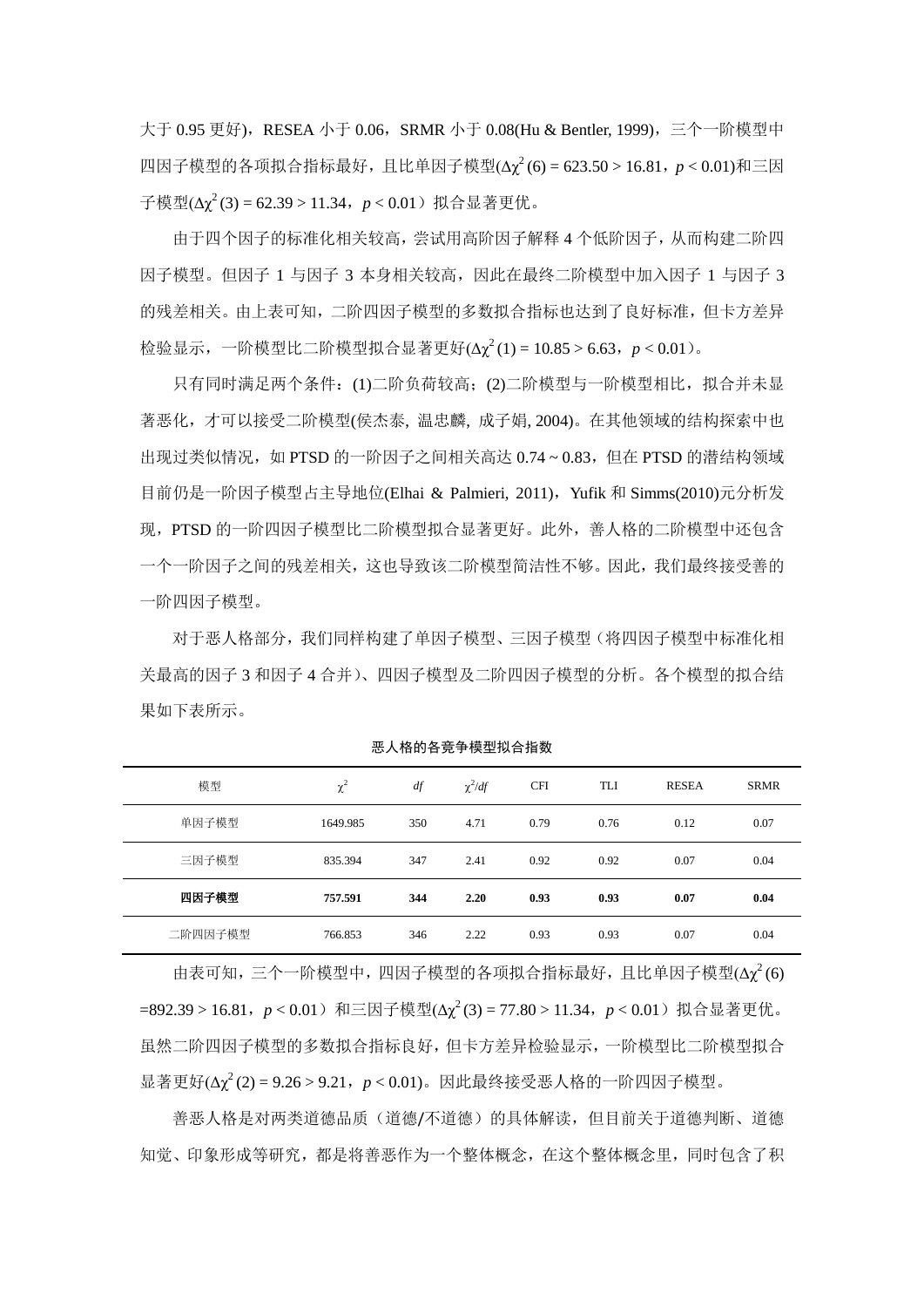极(道德)和消极(不道德)方面,而没有单独区分好和坏。而本研究以双维的视角研究善 恶人格,以期得到善和恶各自所包含的因子,既是与以往道德特质研究的一种对应,又是在 人格心理学方面对目前关于道德研究的一种整合。例如,Melnikoff 和 Bailey (2018)选择了 仁慈(Mercifulness)、诚实(honesty)、忠诚(Fidelity)和利他(Altruism)作为研究道德特质的四个 方面,亦对应了本研究结果中的仁爱友善、尽责诚信、背信弃义、利他奉献四个维度。本研 究要解决的关键问题是探索善恶人格的具体结构,一阶四因子结构仅是关于善恶人格研究 的初步阶段性成果。因此,由于善人格中的二阶结构包含一阶因子的残差相关,结构较为复 杂,综合考虑之下,未在正文中包含有关二阶模型的检验,主要对 3 个一阶模型之间的比较 进行详细阐述。

需要说明的是,本研究并非旨在建立一个完美的量表,因为构建一个量表的模型是连续 探索的过程,众多研究者们对已成型的量表进行不断的修正,以建构最优模型。我们的研究 仅仅是一个开端,目的是将善恶人格的概念和结构引入心理学领域。而对于量表模型拟合度, 研究结果发现善恶人格评定量表的一阶四因子结构模型拟合最好,但这并不意味着要放弃对 二阶模型或其他模型的考虑,量表的模型是受到许多因素影响的,样本量、被试年龄、性别 和社会文化等等可能都会影响量表本身的题目数量和模型拟合度,这也是后续研究需要不断 修订和补充的内容。

#### 参考文献

- Elhai, J. D., & Palmieri, P. A. (2011). The factor structure of posttraumatic stress disorder: A literature update, critique of methodology, and agenda for future research. *Journal of Anxiety Disorders*, *25*(6), 849-854.
- Melnikoff, D. E., & Bailey, A. H. (2018). Preferences for moral vs. immoral traits in others are conditional. *Proceedings of the National Academy of Sciences, 115*(4), E592-E600.
- Yufik, T., & Simms, L. J. (2010). A meta-analytic investigation of the structure of posttraumatic stress disorder symptoms. *Journal of abnormal psychology*, *119*(4), 764.

Hau, K., Wen, Z. L., &Cheng, Z. J. (2004). *Structural Equation Models and Its Applications.* Beijing: Educational Science Press. [侯杰泰, 温忠麟, 成子娟. (2004). 结构方程模型以及应用. 北京: 教育科学出版社.]

# 意见 4: 讨论部分。讨论部分比较薄弱,最终也未能给出善与恶人格的内涵到底是什么 (给出仅是结构)。建议作者就善与恶人格的内涵做一个理论上的系统阐述,并与已有的相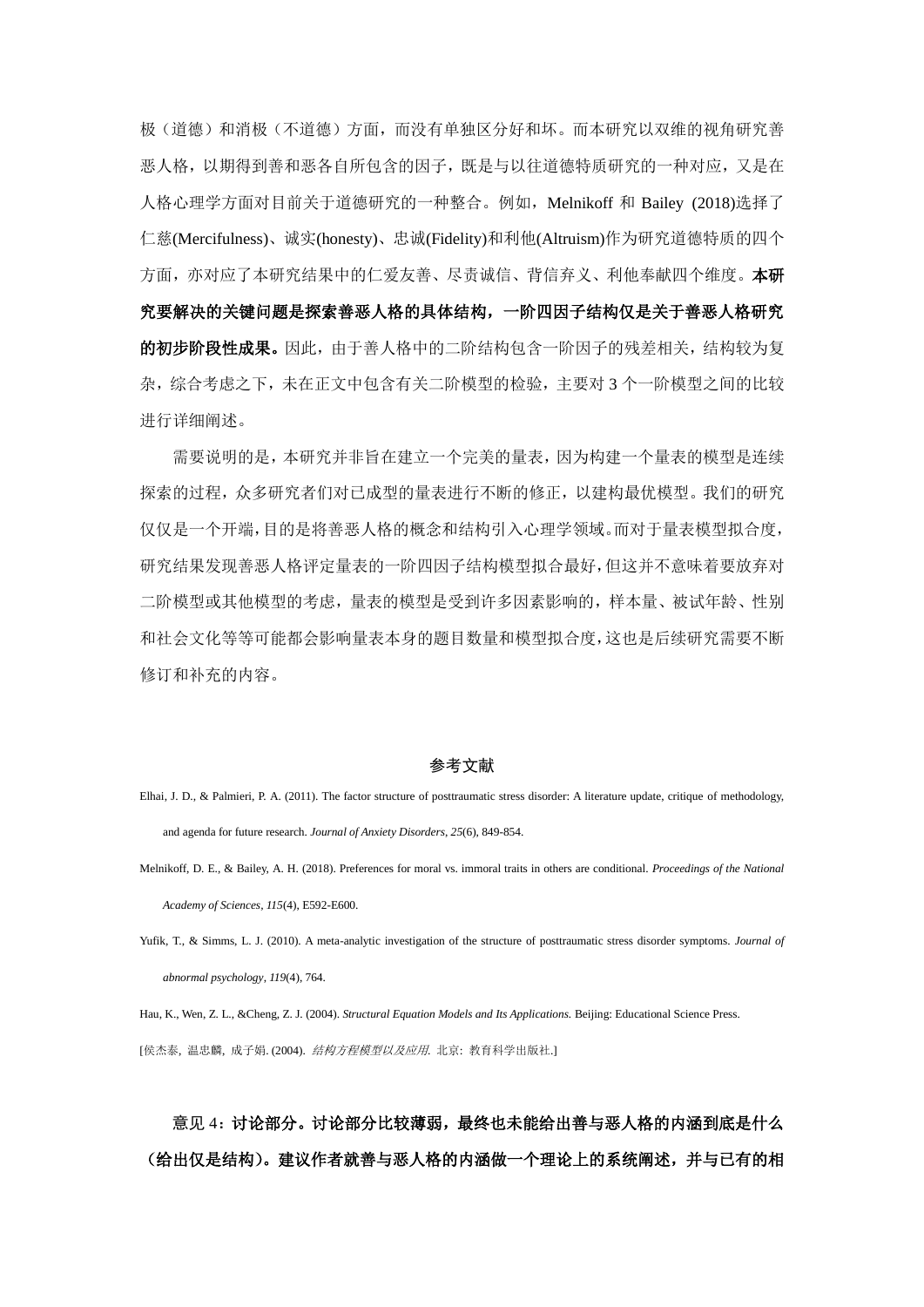关论述结合起来,最好能给出善与恶人格的判断标准与范畴。看完讨论以后感觉比较混乱, 不知道古代思想家以及学者们哪些论述算是针对善与恶人格的,哪些又不算。建议给善与 恶人格划定一个合适的范围,然后在这个范围内对研究结果进行理论解释与建构。

回应:非常感谢专家对讨论部分的意见,该部分确实太多篇幅介绍古代思想家学者对善 恶的关注,而忽略了本研究的重点部分是探索善恶人格结构。因此在修改稿中,对讨论部分 的主题内容进行了重新梳理。

首先除了结构之外,我们对善恶人格的内涵和范畴进行了梳理。在本研究中,探究出善 恶人格的结构,善人格包含四个因子:尽责诚信、利他奉献、仁爱友善、包容大度;恶人格 包含四个因子:凶恶残忍、虚假伪善、污蔑陷害、背信弃义。而对善恶人格的内涵主要来源 于理论的思考,与结构相对应。简单而言,如果个体拥有的某个特质发生了变化,我们对他 /她的道德或人性评价也会发生变化,那么这种特质就属于善恶人格特质。有研究发现道德 是人们知觉他人时的首要维度, 在与他人社会互动(social interactions)过程中, 人们最关注的 就是他人是否有帮助或者伤害自己的意图,是否会威胁到自身的利益,可以说,由诚实、忠 诚和残忍等特质构成的道德类品质(moral character)在社会交往过程中具有核心地位 (Brambilla & Leach, 2014; Goodwin, 2015; Goodwin, Piazza, & Rozin, 2014)。而从根本上讲, 善恶人格便是对两类道德品质的具体解读,善人格水平高的个体,可能在面临模糊情境时会 不假思索地伸出援手(张和云, 2016),而伤害、欺骗和背叛等行为经常发生在恶人格水平高 的个体上。

其次在讨论部分,我们将本研究的阶段性研究成果与前人的研究和理论思想结合起来。 在有关道德(不道德)特质的研究中,道德特质被认为包括怜悯的、仁慈的、诚实的和忠诚 的等积极特质,而不道德特质被认为是包含不诚实的、自私的和残忍的等消极特质。Melnikoff 和 Bailey (2018)选择了仁慈(Mercifulness)、诚实(honesty)、忠诚(Fidelity)和利他(Altruism)作 为研究道德特质的四个方面,亦对应了本研究结果中的仁爱友善、尽责诚信、背信弃义、利 他奉献四个维度。在中国文化下对善恶人格各维度的解读,我们删除了一部分古代思想家和 学者们的论述,只保留了与人格相关的内容和解释,以更简洁地对应中国文化下善恶人格的 各因子内容。

#### 参考文献

Goodwin, G. P. (2015). Moral character in person perception. *Current Directions in Psychological Science*, *24*(1), 38-44.

Brambilla, M., & Leach, C. W. (2014). On the importance of being moral: The distinctive role of morality in social judgment. *Social Cognition, 32*(4), 397–408.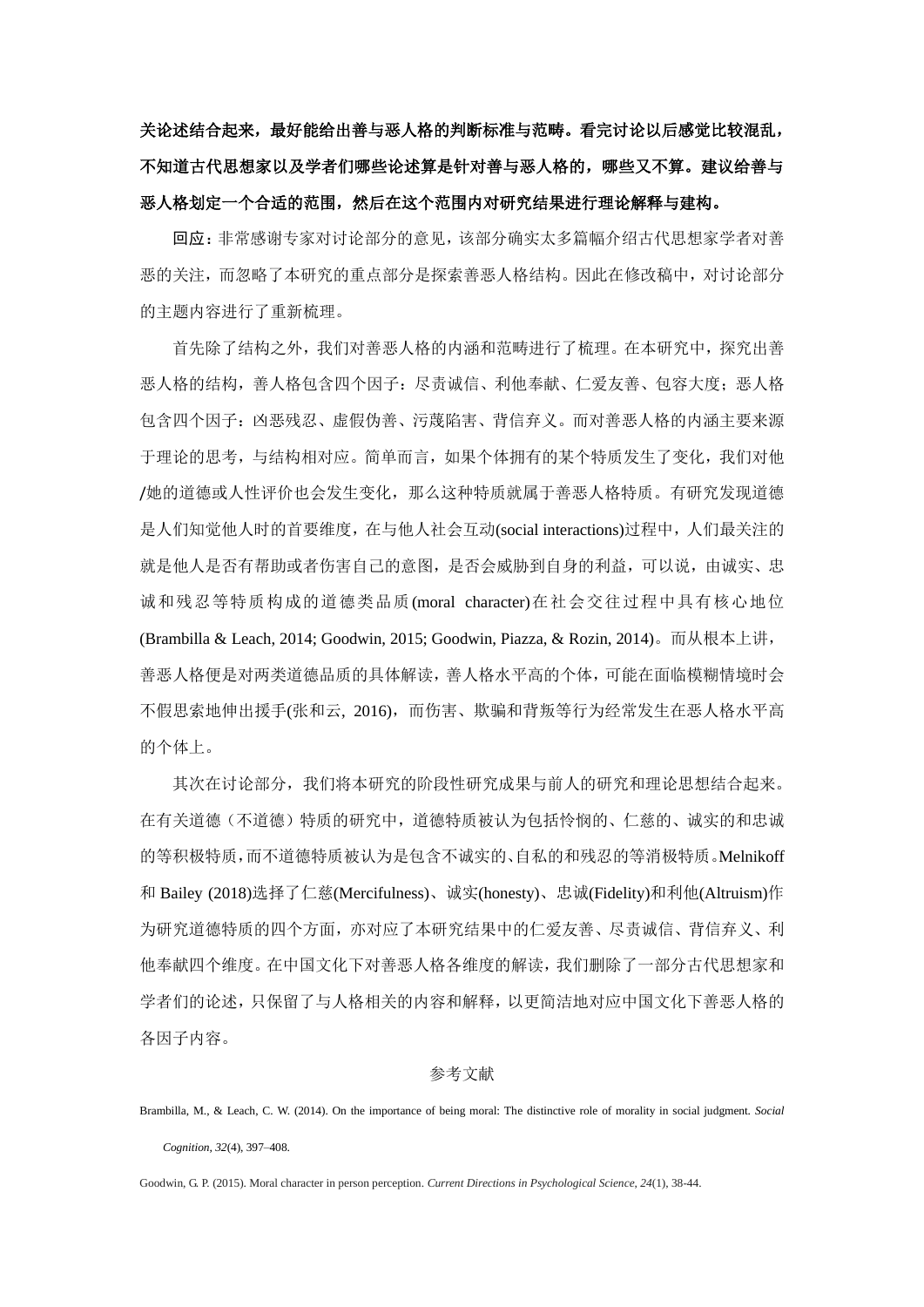- Goodwin, G. P., Piazza, J., & Rozin, P. (2014). Moral character predominates in person perception and evaluation. *Journal of personality and social psychology*, *106*(1), 148-168.
- Melnikoff, D. E., & Bailey, A. H. (2018). Preferences for moral vs. immoral traits in others are conditional. *Proceedings of the National Academy of Sciences, 115*(4), E592-E600.
- Zhang, H. Y. (2016). *Research on the Structure, Cognitive Processing Characteristics of Virtuous Personality and Its Influence on the Exhibition of Virtuous Deeds.* Doctoral Dissertation, Beijing Normal University, Beijing.

[张和云. (2016). 善良人格的结构、认知加工特点及其对善行表达的影响研究*.* 博士学位论文.北京师范大学. 北京.]

## 意见 5: 其他建议。对论文的创新性和价值的论述还不太有吸引力, 有些表述也不太恰 当,建议重新思考和表述本研究的理论价值与现实意义。

回应:非常感谢您建议!正如您所言,在论文讨论部分过多的关注了古人传达出来的 善恶文化,而忽略了本研究的理论价值和现实意义,修改稿中已对此进行了补充。在理论价 值上,首先,善恶人格的构建进一步明晰了中国文化背景下善恶人格的结构,补充和丰富了 以往有关道德相关的人格理论,也对传统人格理论进行了完善。其次,目前仍然没有一个可 信的、信息丰富的标准来区分人格的道德领域和其他规范领域(Miller, 2014),而善恶人格结 构的探索与研究,对人的善恶品性进行了细致的刻画,分别确立了四个主要成分,反映了大 众对人性善恶的认识的基本评价标准。这不仅为探究中国人性善恶问题提供了新的依据,而 且还可以与国外道德与美德心理学的研究内容相呼应,对人性善恶观的普适性内容提供研究 思路。第三,本研究以双维的视角研究善恶人格,这一定程度上为解决人性善恶共存与否的 争议提供了证据,并且这种两维结构的善恶模型为传统单维的道德心理理论提出了新的挑 战,善恶人格的研究结果有助于厘清人性中两个维度的善恶成分与其它变量的关系,也为未 来探索善恶人格的内在机制提供一种研究依据。

在现实意义上,人性善恶问题一直是大众关切的社会现实问题,探究善恶包括哪些方面 为结构性地观察人性善恶提供了窗口,从社会治理与社会心理服务体系建设的角度出发,研 究主题符合当今社会发展的需要,具有一定的现实意义。尤其是在党的十八大后,提出了社 会主义核心价值观,将"诚信"、"友善"作为对人的基本人格要求。在一定程度上,有助 于为践行社会主义核心价值观提供参考。2017 年习近平总书记在十九大报告中提出:要加 强社会心理服务体系建设,培育自尊自信、理性平和、积极向上的社会心态。2019 年,习 近平总书记再次强调:要健全社会心理服务体系和疏导机制,塑造自尊自信、理性平和、亲 善友爱的社会心态。其中,建设亲善友爱等积极的人格品质是社会心态塑造的核心。对善恶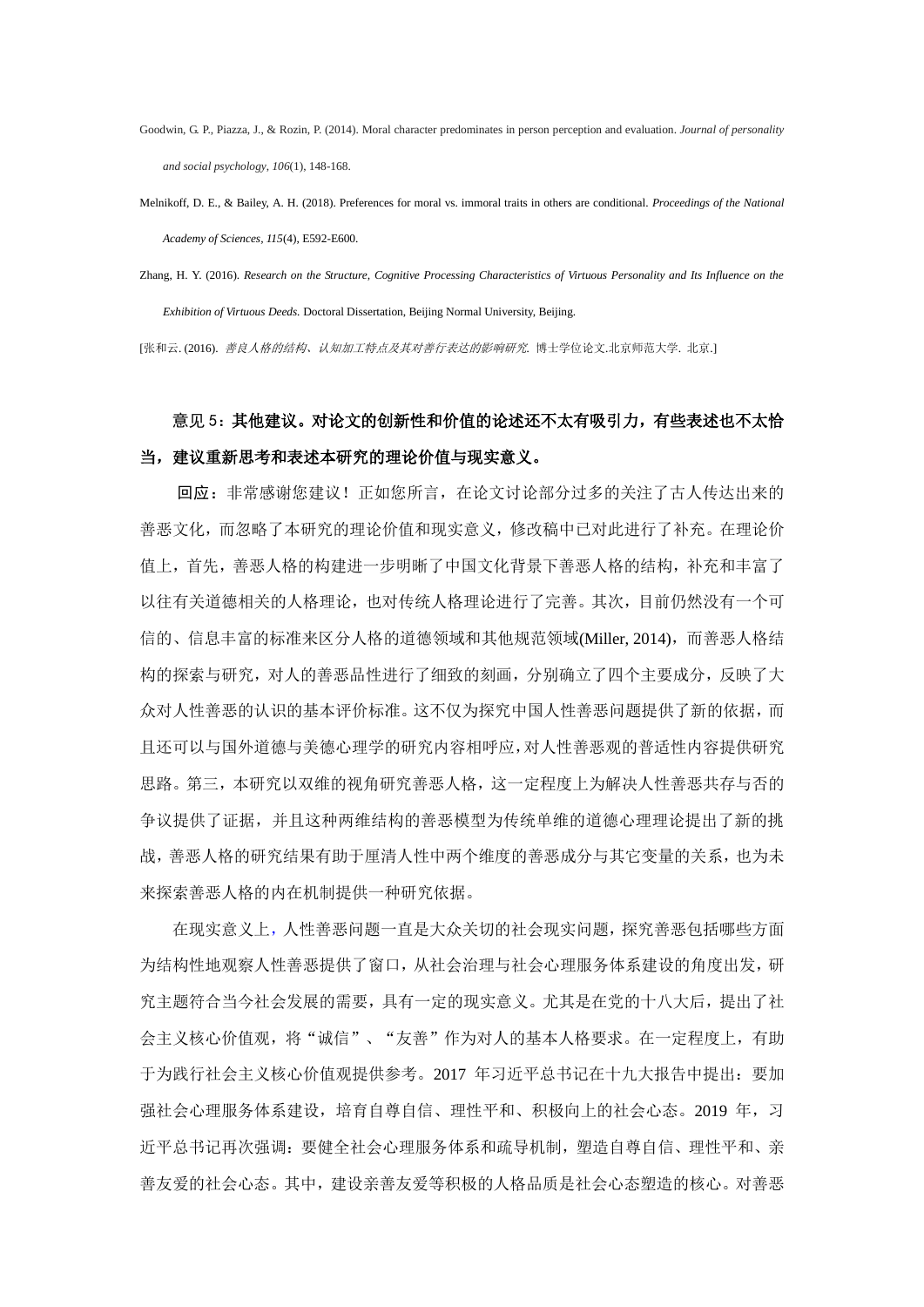人格的分析有助于在更为全面理解人性善恶的基础上,对大众善恶问题进行探讨。同时本研 究建立两套善恶人格的词表与测量工具,在一定程度上有助于测量个体在善恶问题上的基本 差异性倾向,从而为针对性地实现引人向善的终极目标。

#### 参考文献

Miller, C. B. (2014). *Character and moral psychology*. Oxford University Press.

最后,再次感谢您对论文的意见!您的意见让我们重新审视了整个研究的价值和意义, 重新梳理了概念提出的逻辑,促使了我们更加严谨的思考,真诚的对您表达感谢!也希望我 们的解释能够回应您的问题!

第二轮

\_\_\_\_\_\_\_\_\_\_\_\_\_\_\_\_\_\_\_\_\_\_\_\_\_\_\_\_\_\_\_\_\_\_\_\_\_\_\_\_\_\_\_\_\_\_\_\_\_\_\_\_\_\_\_\_\_\_\_\_\_\_\_\_\_\_\_\_\_\_\_\_\_\_\_\_\_\_\_

审稿人 2 意见:

作者对论文做了重要修改,达到了发表的水平,建议发表。此外,还有几个小问题, 建议考虑。

意见 **1**:第一,建议再次认真检查论文的写作和表达。仅举几个例子。(**1**)摘要中的"结 构分析结果表示"建议改为"因素分析的结果显示"。(**2**)在全文中多次出现的"善恶情境" 的表达似乎也不太好,不太清楚具体指什么?如何判断情境之善恶呢?(**3**)"**1.2** 善恶人格 的相关研究"中写道"心理学研究者也发现了与恶人格相关的人格因素", "与恶人格相关 的人格因素"的表达感觉比较奇怪,建议改为"已有研究也提出了属于恶人格范畴的消极 人格因素"。(**4**)"**5.1** 善恶人格与以往理论的契合"中写道"本研究虽证明了善与恶各有四 个维度",建议不要用"证明"这么强的表达,可以改为"支持"或"显示"。

回应:感谢您的意见,在修改稿中,作者对论文的写作和表达方面再次进行了完善。为 了方便您的阅读,本轮修改过程中,修改部分将用**红色字体表示**。现将修改部分回应如下:

(1)修改稿中,已将"结构分析结果表示"改为了"因素分析的结果显示"。

(2)善恶情境主要出现在了"善恶人格的初步界定"部分。作者使用该词汇主要想表 达在很多时候,我们会对社会情境中的某些行为进行善恶的判断,如在大学生不惜自己生命 救助落水儿童,志愿者们在大地震发生后全力提供帮助,为了报复社会在人行道上随机杀人、 继母心情不好残忍虐待儿童等等。正如您所言,"善恶情境"的确表达不够清晰,作者更想 表达的人格包含了个体在认知、情感和行为等各方面的特点,而我们在一些社会情境够发现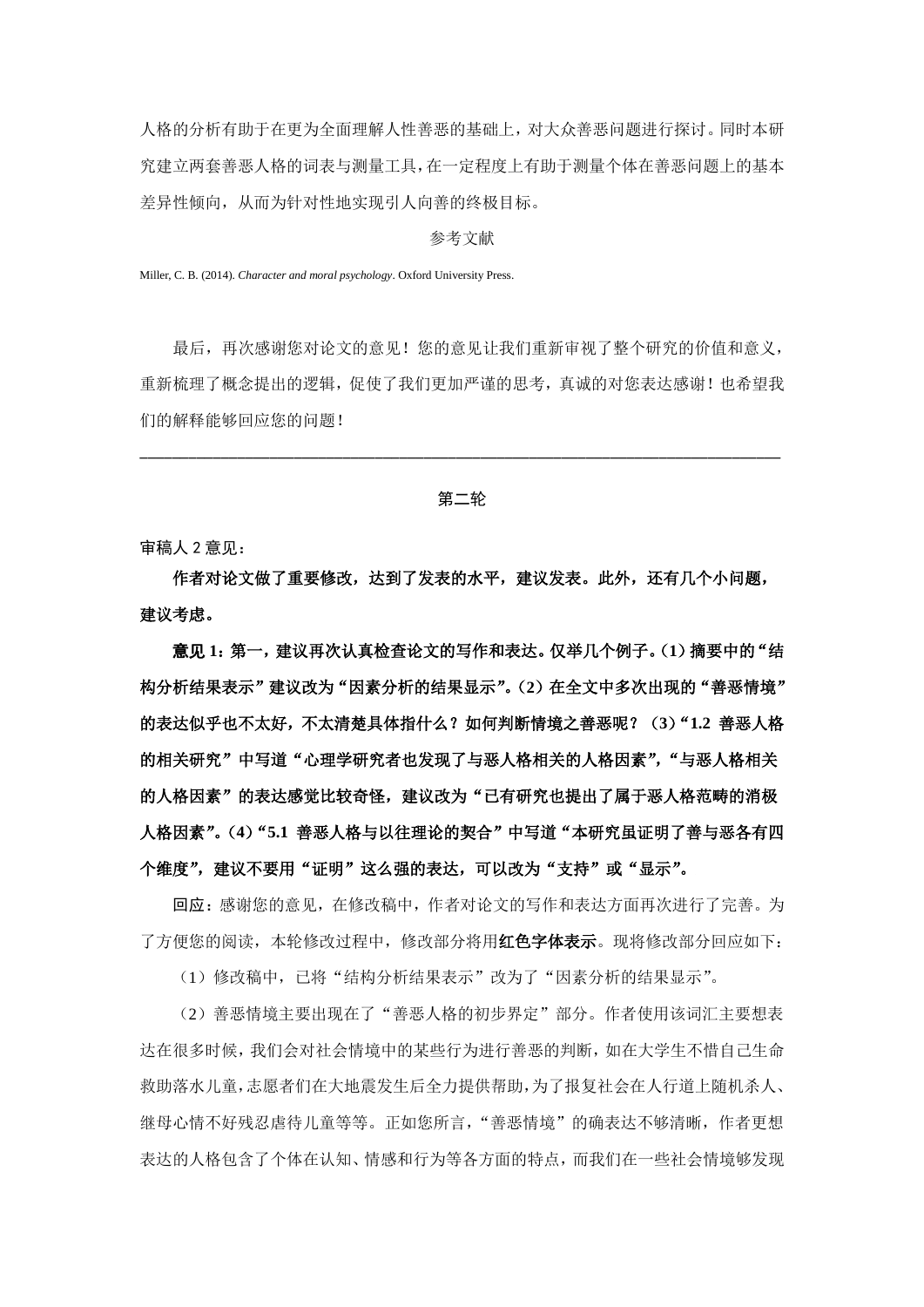善恶相关的心理和行为。由于善恶情境的表达意义含糊,在修改稿中,删除了此句"而在社 会的善恶情境中人们所反映出的心理和行为亦是其中一部分",并重新以特质理论方面对人 格进行定义,引出对善恶人格概念的定义。

(3)修改稿中,已将"心理学研究者也发现了与恶人格相关的人格因素"改为"已有 研究也提出了属于恶人格范畴的消极人格因素"。

(4)在修改稿中,已将"证明"一词改为了"支持"。

## 意见 **2**:第二,词汇法是人格特质论的典型方法,因此建议作者使用人格特质论的理论 (例如人格特质论对人格的界定等)来阐述人格以及善恶人格,而不是笼统的人格理论。

回应:感谢您的建议!正如您所言,词汇法和通过因素分析对人格结构探索是特质流派 的主要研究方法,也是本研究的根基。特质理论强调人格是由不同的特质维度所构成的,持 特质论的人格心理学家使用心理特质来描述人与人之间差异的基本特征。因此在修改稿中, 作者不仅介绍了宏观的人格概念,又加入了特质理论的人格观点,修改后的部分如下:

人格是个体的一种内在品质,是在遗传与环境的交互作用下,个体所具有的稳定而独特 的心理品质组合系统(许燕, 2009),包含了个体在认知、情感和行为等各方面的特点(王云强, 2009)。目前众多人格心理学家采用心理特质(psychological traits)来描述个体的人格特征,将 人格看作是个体内部的心理特质和心理机制的集合(Larsen, & Buss, 2015)。实际上,一些人 格特质具有道德属性,例如仁慈、诚实、有同情心(Miller, 2014)……因此,本研究对善恶人 格做以下界定:善恶人格是个体在社会化过程中形成的一种具有社会道德评价意义的内在心 理品质。

意见 **3**:第三,我感觉作者仍然没有区分清楚"善恶"与"善恶人格",所以才会在"**1.1** 善恶人格的初步界定"中强调"评判标准"。个人认为(也许不对,仅供参考)道德评价标 准是善恶的定义性特征,但不是善恶人格的定义性特征,因为人格特质的核心在于行为倾 向或模式。因此不建议在对善恶人格的界定中强调"评判标准",善恶人格的本质特征应该 在于做出被道德评价为好的或坏的行为的倾向。人格特质让个体在日常生活中做出惯常性 的行为,其中的某些行为模式依据道德标准被评价为了"好"或"坏",这才应该是人格心 理学中讲的"善恶人格"。

回应:感谢您的建议!人格特质作为一种个体内在的属性,影响着外显的行为。正如专 家所言,道德"评判标准"是善恶的定义性特征,针对的是个体行为在道德上的好与坏的。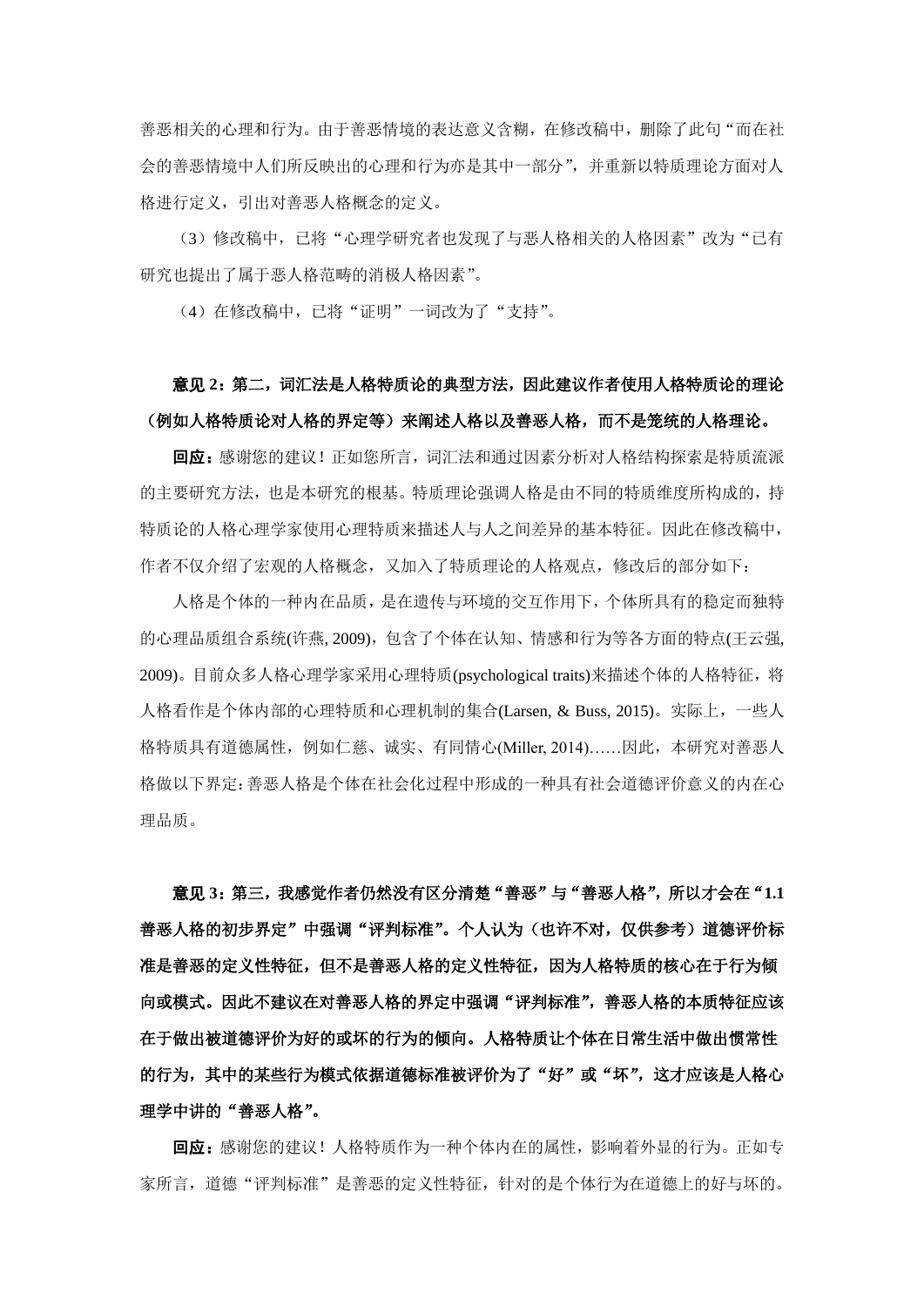与其说善恶人格是以道德的好与坏作为评判标准,不如说是拥有善恶人格的个体所表现出 的行为根据道德标准被评价为了"好"或"坏"。善恶人格可以描述、解释和预测个体的道 德/不道德行为,可以说,善恶人格及其表现出的行为具有道德评价意义。此外,人格是个 体所具有的稳定而独特的心理品质组合系统(许燕, 2009),包含了个体在认知、情感和行为 等各方面的特点(王云强, 2009)。因此在修改稿中,对善恶人格重新进行了定义:善恶人格 是个体在社会化过程中形成的一种具有社会道德评价意义的内在心理品质。

意见 **4**:第四,不建议采用"**5.1** 善恶人格与以往理论的契合"的写作思路,本文应该 可以有更大的理论贡献和雄心,可以用善恶人格理论来整合已有相关理论与研究,即把已 有的零零散散的关于善恶人格的理论观点与实证研究整合起来,形成一个更全面和系统的 理论框架和概念体系。

回应:非常感谢您的建议!在修改稿中,作者们尝试了重新定位善恶人格的理论贡献, 并将该标题"5.1 善恶人格与以往理论的契合"改为了"5.1 善恶人格对以往理论的整合"。 在写作修改上,首先,我们调整了写作的顺序,将本研究在中国文化下对人格研究的整合放 在了前面。中国文化下对善恶人格有关的研究和理论思想有很多,善恶人格的提出,将这些 人格特质和理论思想进行了一定程度上的抽取和归类。因此,修改稿中加入了此句"本研究 在中国文化基础上,结合人格的特质理论和词汇学方法,探究了善恶人格结构的理论模型, 在一定程度上对以往的道德特质和人格研究进行了整合"。同时,作者引用杨波(1999)对中 国人人格的描述:"文化与人格有着密切的相关,人格的形成即是将文化模式内化为心智的 过程,最后养成一个人稳定的行为倾向……中国人人格形成和变化的机理,嵌埋于传统文化 积淀的整个历史长河中",以承接下文的中国人人格研究和文化理论。

此外,从道德相关实证研究的角度,善恶人格各维度是对道德特质分类进行了更上位抽 取和概括。以往有关道德特质的研究都集中在道德特质的道德价值本身,而较少的对道德特 质进行归类。道德特质被认为包括怜悯的、仁慈的、诚实的和忠诚的等积极特质,而不道德 特质被认为是包含不诚实的、自私的和残忍的等消极特质(Goodwin, Piazza, & Rozin, 2014)。 也有研究发现,人们认为善良、诚实、值得信赖和公平的美德是无条件的核心善特质(Piazza, Goodwin, Rozin, & Royzman, 2014)。在这些涉及道德特质的研究中,道德特质词汇既有重复 之处又存在差异,本研究抽取的善恶各四个维度对这些道德类特质加以概括和补充提供了契 机。在修改稿中,我们加入了该部分的描述。